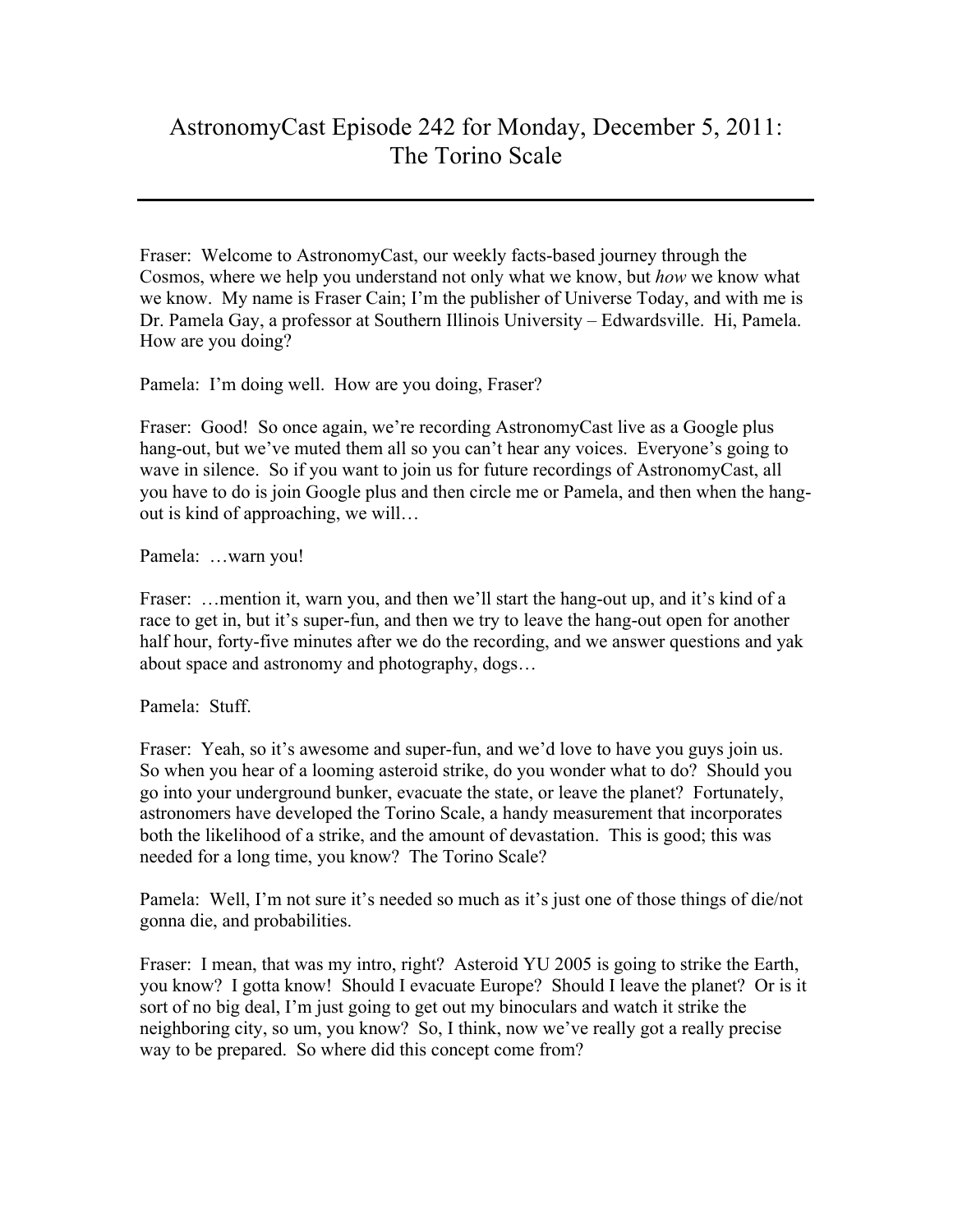Pamela: Well, back in the 1950s, as we started to realize more and more and more that our planet is kind of covered in asteroid impacts, people started thinking, well, so what do all of these different types of impacts mean?" And, well, any time you get scientists thinking hard about something, they're going to end up coming up with a numerical way of quantifying all of it.

Fraser: Right, like the Richter Scale…

Pamela: Right.

Fraser: Oh man, what is it? The Fuji...F-Scale for tornadoes? The scale for hurricanes…

Pamela: Right, so we have all these different scales, and it was finally professor Richard P. Binzel, who (he was working at MIT at the time)…it was only in 1995 that he presented this at a conference, and so this is a fairly new way of looking at the Universe and saying this is numerically quantified how it's going to destroy us, and he gave his presentation, actually at a UN-hosted conference, where they were discussing future destruction of the planet Earth.

Fraser: Right, right I, again, you can just imagine scientists going, "Is there some way we can put a number to this?" You know? So right, OK, so he presented, he sat down and decided he was going to be the one to come up with a name, but it doesn't have his name.

Pamela: No, that's actually one of the things about it that, to me, was kind of confusing until I realized it ended up getting revised in June 1999 in the Italian city of Turin, which if we weren't Americans, we would call the city of Torino. So it's named after the city where the current version of it, more or less – it got revised again later to make it more press-friendly, but it got named after the city where the current, all-but-final version of it was invented.

Fraser: Right and that sounds like a nice, sort of, way to sort of cap it off, and then we've got this nice measurement scale from this point on, and it's actually taken off pretty well, I mean, I can…that's in my time. When I started *Universe Today* back in '99, I can kind of remember when they started to incorporate that scale, and we've been watching it ever since. And now, every asteroid that has any kind of likelihood of hitting the Earth gets, you know, will get a measurement on the Torino Scale.

Pamela: And what's interesting is *you might* be one of the reasons why in 2005 they felt the need to re-change some of the wording. So this is a scale that goes…

Fraser: Me? What?! What?!

Pamela: Well, it's a scale that goes from 0 to 10, and it used to be that objects that were Torino level one, which the official definition is "a routine discovery in which a pass near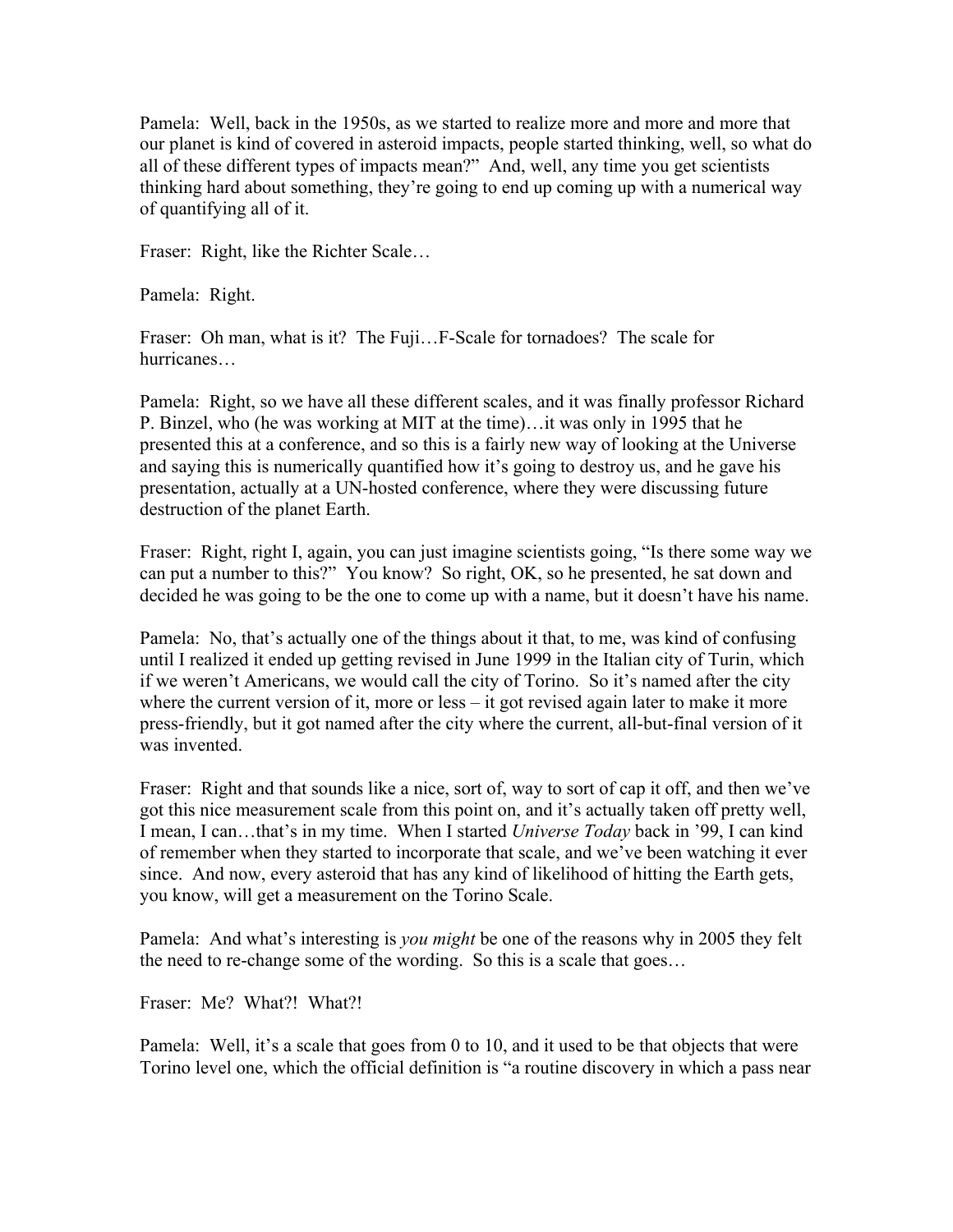the Earth is predicted that poses no unusual level of danger." It goes on a little bit longer than that…

Fraser: We're going to go through the scale in a second, but yeah.

Pamela: So, this is now called "normal," so anything Torino level one is "normal." Well, it used to be that it was "events meriting careful monitoring," and so many members of the press went a little nuts -- not saying you'd go nuts, but you'd probably mention it anytime something got a Torino level of one, that they're like, "OK we've got to rename this so people don't panic." So in 2001, it went from "merits careful monitoring" to "normal."

Fraser: Well, and the thing is if you go through enough of these, you see the way it always plays out, which is that somebody discovers an asteroid, they quickly assign a Torino Scale to it, and then, you know, and then everybody points their telescopes at it and gets careful data on it, and then, always, every time so far, the Torino…it just drops back off the Torino Scale because they now know that it's not going to be any kind of risk, but there's this gap where the press goes bonkers, and people freak out.

Pamela: Well, it's fun!

Fraser: It's fun?

Pamela: Well, I…think about it. We live in a world where people celebrate death and destruction, and pepper spraying, and all these other crazy things that make it into the news. If it bleeds, it leads, and destroying of the planet counts as bleeding.

Fraser: Right, it is big news. Although people gotten a lot more used to it, I'm still waiting for people to get numb to asteroid discoveries and asteroid risks, and they still don't. I mean every one of them – we had a huge boost when, what was it? 2005? huge boost of traffic to the *Universe Today* because everyone was searching for it. OK, so then what is the purpose, like, what does the Torino Scale measure?

Pamela: It's sort of the planetary risk level for asteroids the way we have a color system to describe nuclear threats, the way we have a color scale to describe airport safety threats, it's just another one of these three-minutes-before-midnight threat assessments, so if it's zero, we're good. It's going past the Earth, we're fine, just smile and watch - and ten is we all die.

Fraser: We all die. Right, but the point is when you think about the Fujita Scale (thank you to the people in the hang-out who reminded me of the name), but when you think of the Fujita Tornado Damage Scale, you have like speed of winds, and the size of the tornado itself. When you're thinking about the scale for the hurricanes, you've got, sort of, the speed of the winds, and that's just it, right? When you've got the Richter scale, we've got the amount of shaking, so what are we measuring with the Torino Scale?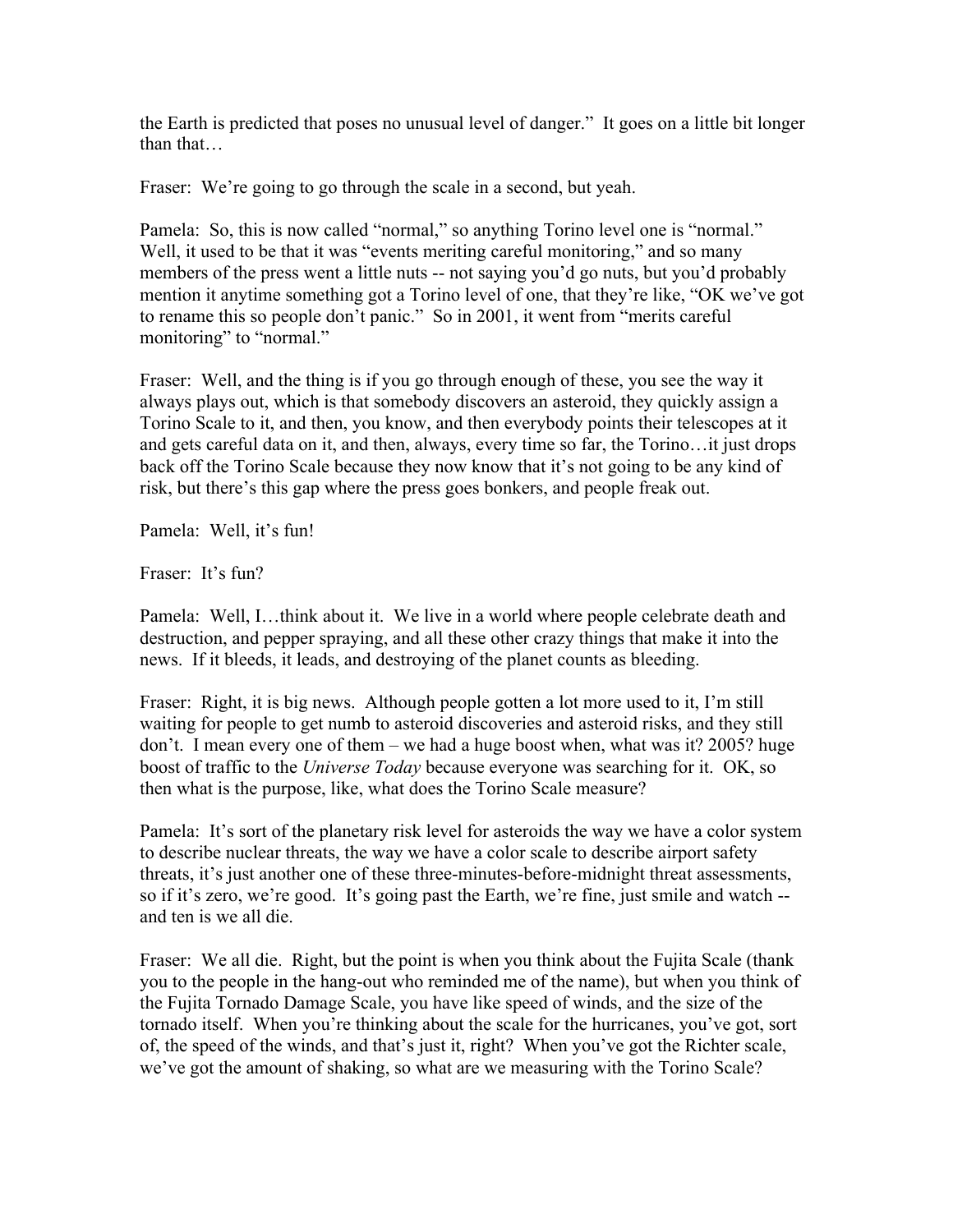Pamela: ½MV squared.

Fraser: Right, ½MV... right! So we're measuring the momentum of it?

Pamela: Well, no, no, no -- momentum is mass times velocity. This is energy.

Fraser: Right, total energy.

Pamela: So, we have to worry about what's its mass, what's its velocity as it's coming towards us, and it also has to deal with, in addition to these measurable things, it also has to deal with how likely is it that those measurable things are going to impact their energy, well, on our heads.

Fraser: So Jupiter is going to have a lot of mass and velocity, but it isn't going to hit us.

Pamela: And at the end of its day, its velocity really isn't that bad, so… It just has a giant mass that isn't going to hit us.

Fraser: Right, right. It isn't going to hit us, and the trick is if they hit us. So, it's both the velocity and the mass of the object, but also that probability of whether it's going to hit.

Pamela: So, we have things that have high probability, low mass, low velocity, do zero damage; things with high mass, high velocity that are somewhere else in the Solar System and aren't going to hit us and thus do no damage, but it's the things in between with a moderate probability of hitting us, and enough mass and velocity to make it through our atmosphere -- those are the interesting things that we like to look at.

Fraser: Right, and I know that the danger on the Torino Scale -- it could be a high probability, but not a lot of damage, and it could be the other way – a lot of damage, but a low probability of hitting us, and the Torino Scale nicely accounts for both of those.

Pamela: Right, and the thing that anyone that's gone out and has looked up for any period of time has realized is we're constantly getting hit with stuff, but the catch is we're constantly getting hit with stuff that's of a size that doesn't matter, so about every 30 seconds a 1 millimeter object hits our atmosphere – shooting star – little, tiny, probablynot-noticed shooting star. About once a year, an object one meter in diameter hits us, burns up, does no damage, and we notice over and over and over in the satellites that are looking for things being blown up -- nuclear assessment and things like that -- there are dozens to hundreds, depending on how much energy you're looking at, massive explosions in our atmosphere, Hiroshima-sized explosions in our atmosphere from things that hit us on a regular basis that no one notices because it's out over the ocean, or over the prairie or something.

Fraser: So, let's go through the Torino Scale. Let's start with the bottom, I guess, zero and walk our way up to ten.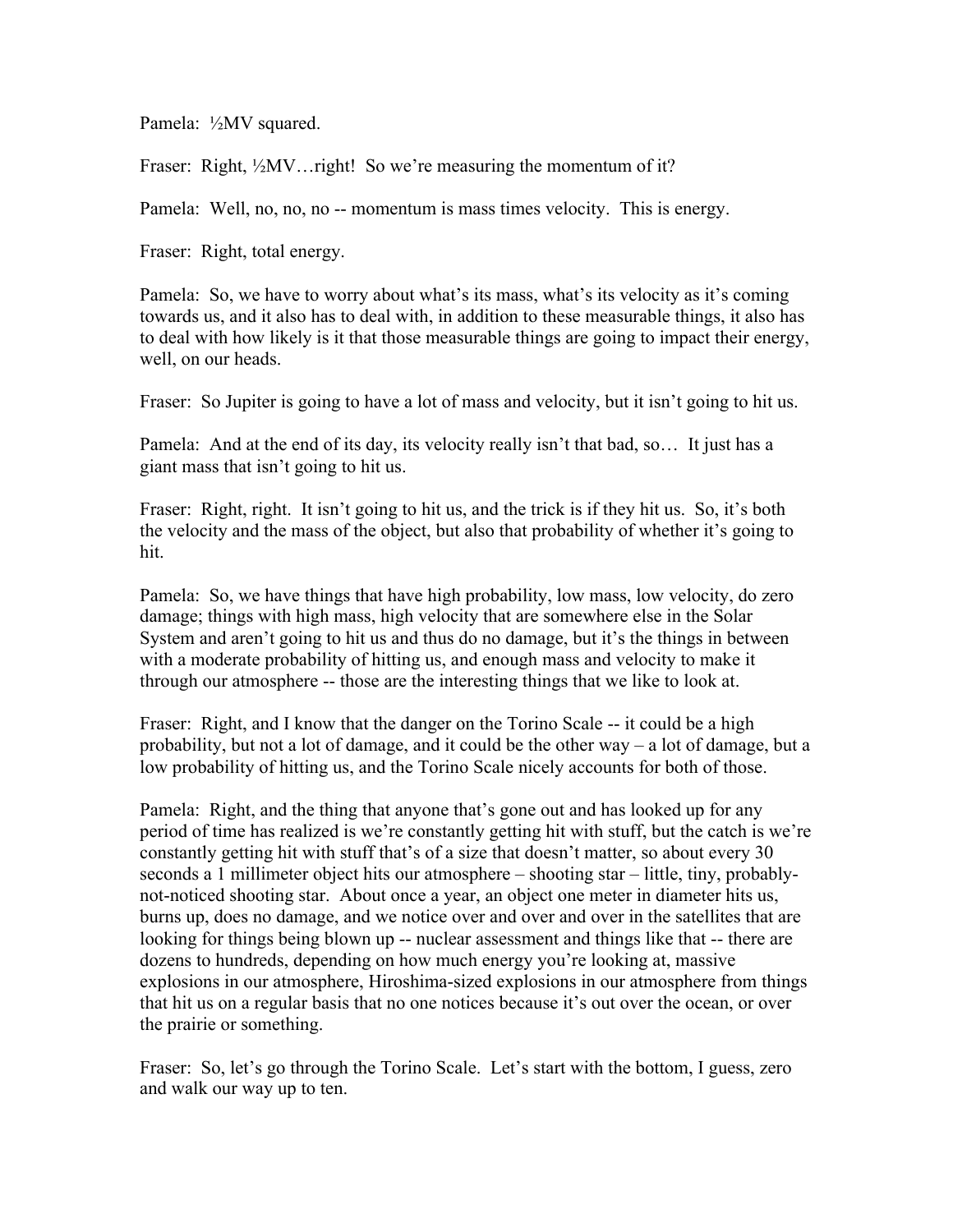Pamela: OK

Fraser: So what is zero on the Torino Scale?

Pamela: Uh, nice lightshow, maybe -- probably not. This is the YU 55, so things that go past that we know exist, they're not coming anywhere near us, but we can look at them as they go by.

Fraser: So we are certain that they will not do anything to the planet.

Pamela: We are absolutely, positively certain they will do nothing to the planet.

Fraser: OK, so what is a "one" on the Torino Scale?

Pamela: A one is "the chance of collision is extremely unlikely," about the same as a random object of the same size striking the Earth within the next few decades.

Fraser: In other words, objects are randomly hitting our...what? hitting our atmosphere every few decades anyway, and so there's just neither much risk, nor much damage if it does.

Pamela: It actually kind of boils down to, "we don't know much about this object yet. It's as likely to hit us as anything else, and anything else is probably not going to hit us."

Fraser: Right. OK. Let's move on, I want to hear the next one.

Pamela: OK, so this is number two: "events meriting concern," yellow zone number two. Number two just says "a somewhat close, unusual encounter, collision is very unlikely."

Fraser: OK. Three?

Pamela: "A close encounter with a 1% or greater chance of collision capable of causing localized destruction." This is your neighbor's house is destroyed.

Fraser: Well, it's more than that, right? It's like a city.

Pamela: Yeah, but it's still confined to a region. So we've experienced these things in human memory, so it's…

Fraser: Would that be like Tunguska?

Pamela: Well, Tunguska, yes. It would also be back in 1490, there was a Chinese village that reportedly had about 10,000 people killed.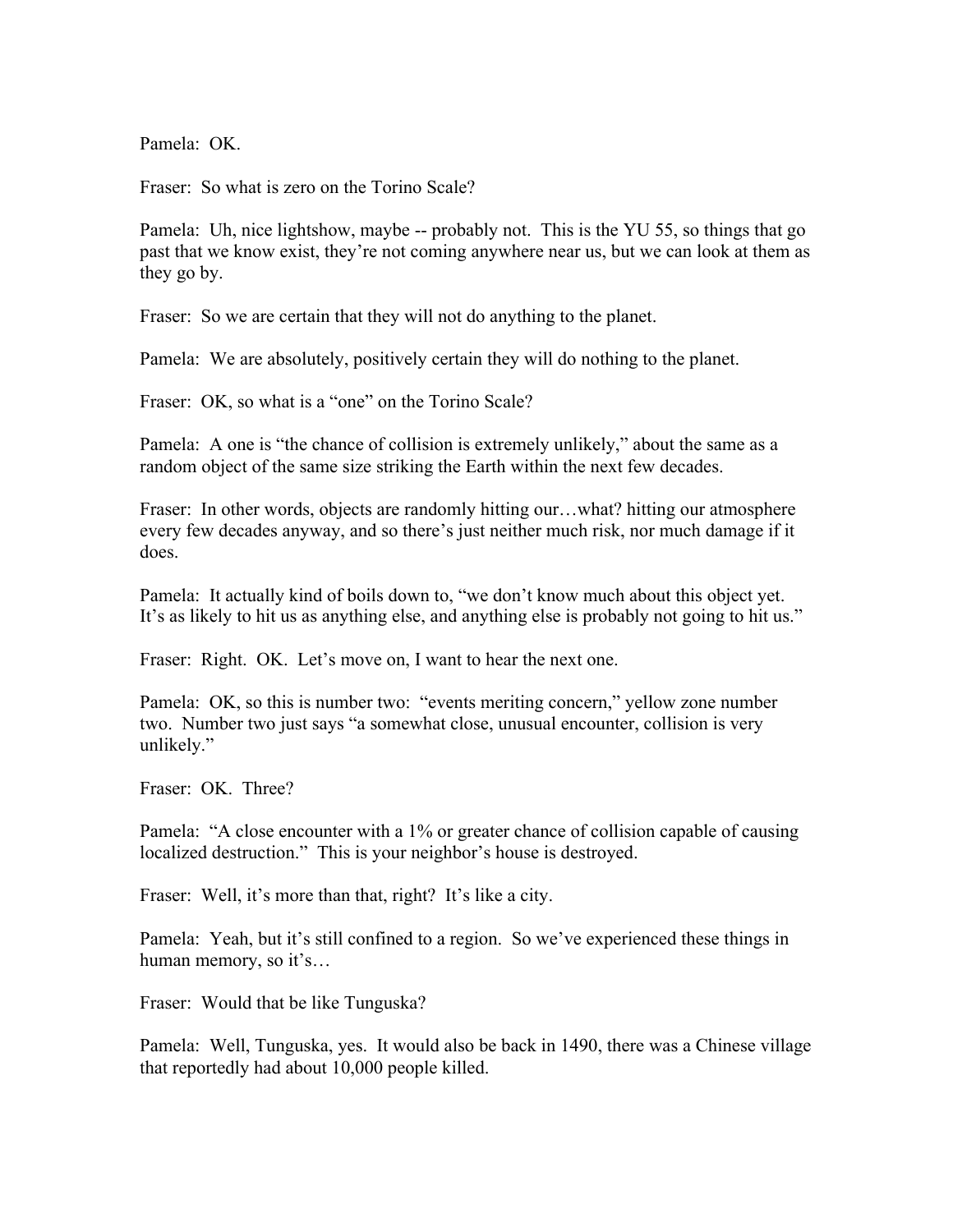Fraser: Right, OK. Yeah, and I know we have lots of these iron meteorites that are found in, like, what is it? Campo del Cielo meteorite? And there's…so like Tunguska. for example. was like a…what? 1908 asteroid, comet, UFO traveling through a wormhole, um…

Pamela: [laughing] Something blew up in the atmosphere and flattened part of Siberia.

Fraser: Right, so in other words, it didn't cause any damage to Paris or Moscow, but it sure ruined a chunk of the Siberian forest.

Pamela: Right.

Fraser: OK. Alright, so, that is localized damage. Let's keep going.

Pamela: OK, so now we move out of yellow into threat level orange, and these are threatening events. And I just sound far too mirthful reading these, but destruction is fun! So number five is "a close encounter with a significant threat of a collision capable of causing regional devastation."

Fraser: Regional...so when they say regional, are they talking about, like, Europe? Great Britain?

Pamela: Yeah, pretty much.

Fraser: Yeah, OK.

Pamela: Let's just, like, get rid of Australia.

Fraser: So, in other words, if that happens, and great, it hits Australia, then you and me over here in North America would probably be alright.

Pamela: Right, so here we're not talking enough material getting thrown into the atmosphere that it causes global cooling. We're not…we have to worry about things like massive fires being caused, but as long as that doesn't happen, we're probably good. As long as it's elsewhere…

Fraser: And that's only half way up the scale.

Pamela: It's only half way up the scale, but these are still *probable* things, so there's a significant threat, but not a *certain* threat.

Fraser: Right. OK, keep going up.

Pamela: So threat level six is "a close encounter with a significant threat of a collision capable of causing global catastrophe," so this is the dinosaurs dying -- perhaps.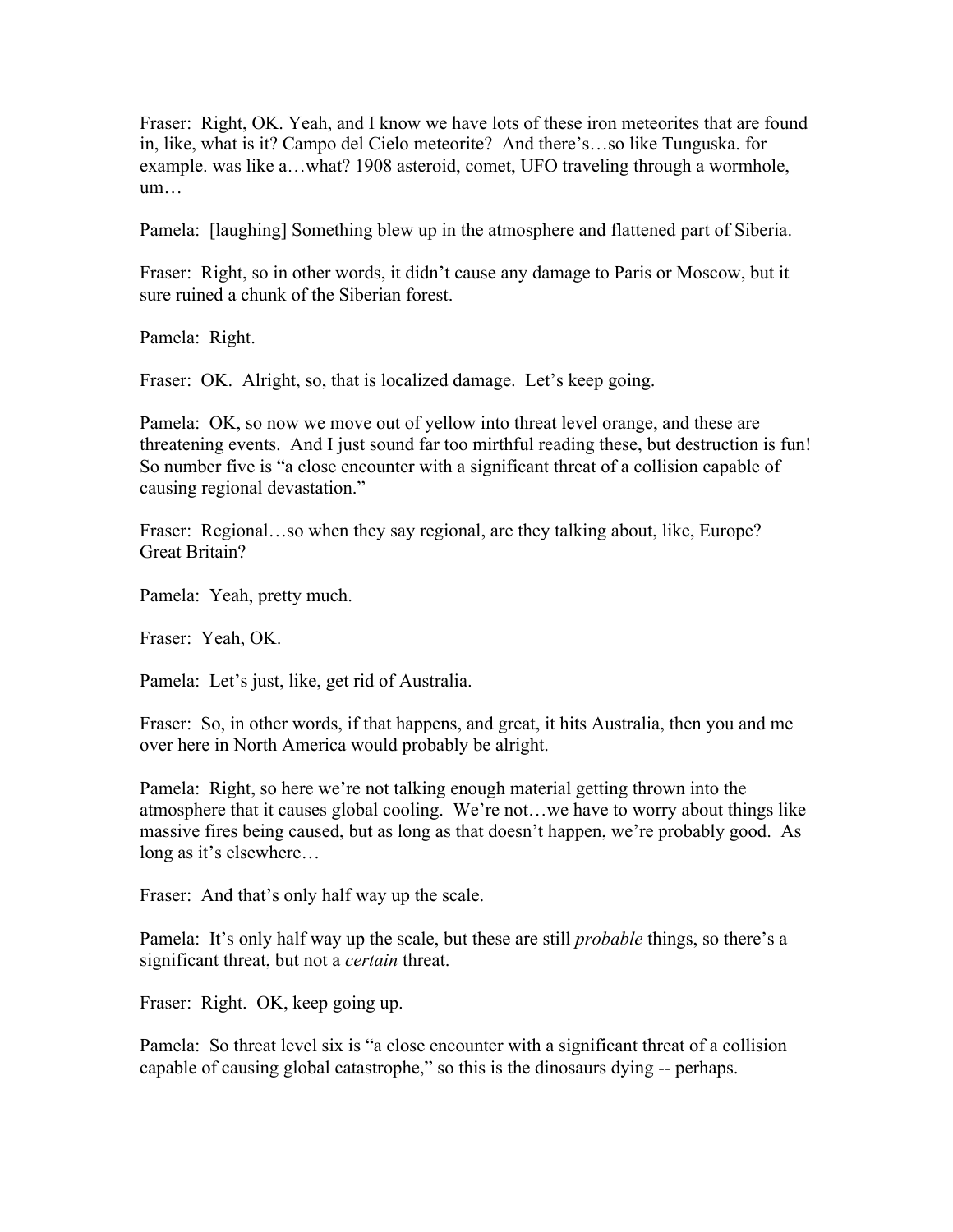Fraser: Right, but I think the key there, and this is really weird, right? Because this is essentially complete destruction of the Earth, of all life on Earth, but we're still…but *maybe*, right? That's the trick.

Pamela: It's the *mayb*e that's important. It's the *maybe* that keeps it from being a red.

Fraser: So maybe the whole Earth will be destroyed, but maybe not. Who can say? Right. OK. Let's keep going.

Pamela: OK, so threat level seven is "a close encounter with an extremely significant object capable of a collision causing a global catastrophe."

Fraser: That's seven?

Pamela: That's seven.

Fraser: Well, hold on a second, so that is again global catastrophe, and a very high likelihood of a collision?

Pamela: So we went from "significant threat" at six to "extremely significant threat" at seven.

Fraser: Are we going to be destroving the Universe by the end of this scale?

Pamela: We're just increasing certainty as we go.

Fraser: OK. Alright, it's just hard to say with these words, you just want, like, is it a 75% chance? Is it a 33% chance?

Pamela: Yeah, they don't do that for us.

Fraser: OK, let's go on to level eight. I'm scared now.

Pamela: OK, so we're now going into threat level red. These are certain collisions.

Fraser: Aaah…certain. 100% chance, yeah… There's a 100% chance that an asteroid is going to strike. OK.

Pamela: So at threat level eight, we have "a collision capable of causing localized destruction. Such events occur somewhere on Earth between once per 50 years, and once per 1000 years."

Fraser: So, this would be astronomers detecting a Tunguska-level event, or maybe meteor crater in Arizona, right? And saying…Barringer Crater? Yeah.

Pamela: Beringer.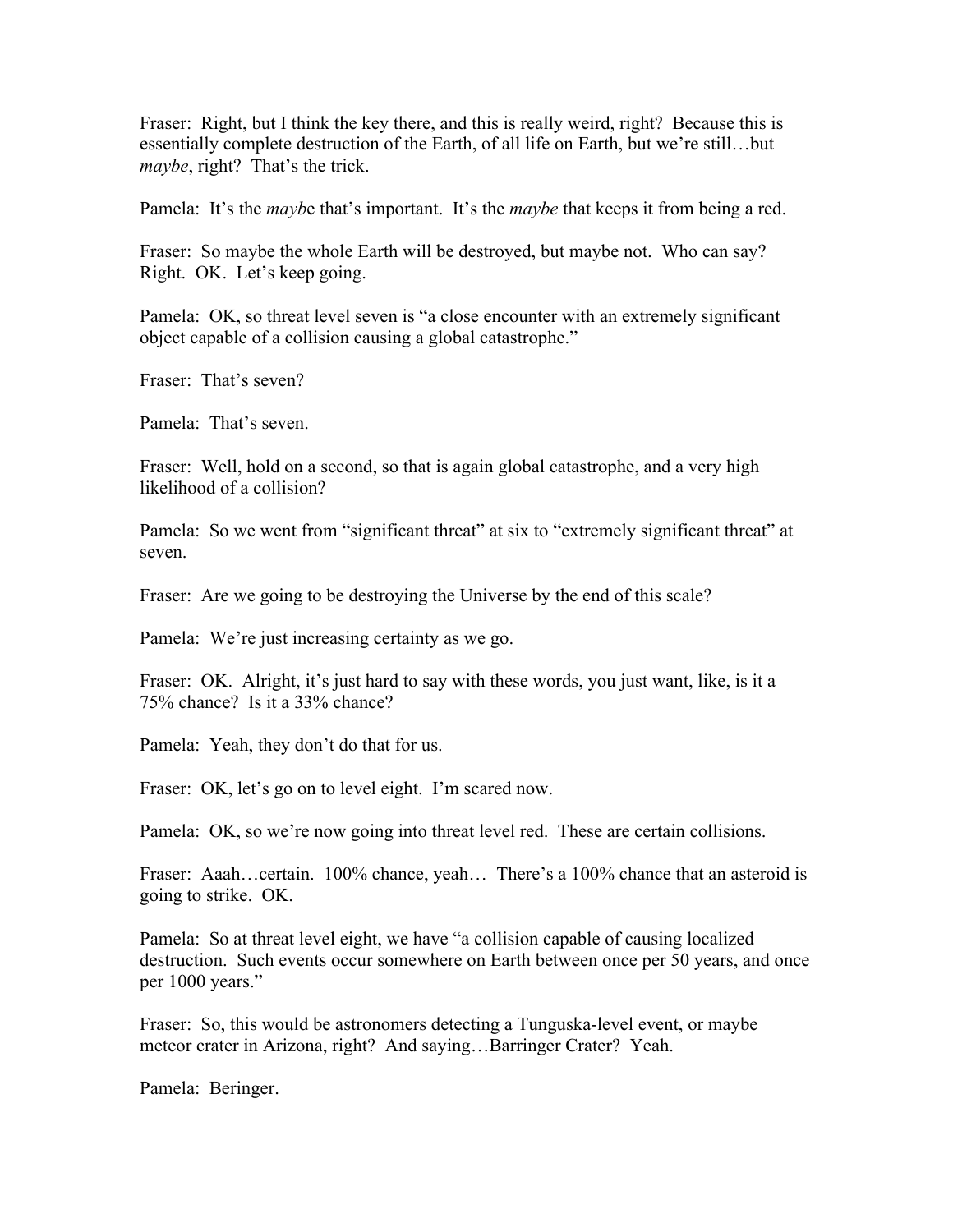Fraser: Yeah, Barringer, and saying, "We are absolutely going to get hit by a Barringer. It's probably going to hit, you know, Paris. Everybody ought to move away from Paris."

Pamela: See, I'm not actually sure if Barringer is localized or regional because of all of the stuff it tossed into the atmosphere.

Fraser: Right, right, you know maybe that's just… Yeah, but what is it? A Tunguska happens every 100-1000 years, so it sounds like that's sort of in the scale.

Pamela: It's definitely Tunguska.

Fraser: Well, I mean Tunguska flattened a forest for 1000s of kilometers, right? …square kilometers, so it was a pretty big event.

Pamela: Yeah, it was kind of awesome.

Fraser: ... dig out a big crater, but that's kind of what we're talking about. I can see maybe Barringer being even worse, but the point being…but it's interesting, you know, the previous level was, you know, "the Earth is completely toast probably," and now we're back to "a very small part of the Earth is toast for certain." OK.

Pamela: Yes. OK, so threat level nine is "a collision capable of causing regional devastation. Such events occur between once per 1000 years and once per 100,000 years."

Fraser: Ouch. OK.

Pamela: So this is, "We see it coming. Everyone get on a plane and go somewhere else now, please. That part of the planet is about to end."

Fraser: OK, and number ten…

Pamela: Number ten: "a collision capable of causing a global climatic catastrophe. Such events occur once per 100,000 years or less."

Fraser: 100,000 years or less?!

Pamela: Yes.

Fraser: So we're not even talking about like a KT, you know the one that ruined the dinosaurs 65 million years ago; we're talking about something much less damaging.

Pamela: Well, so this is where you end up with people arguing over what counts as global catastrophe. So, does it count if it changes the weather patterns? Does it count if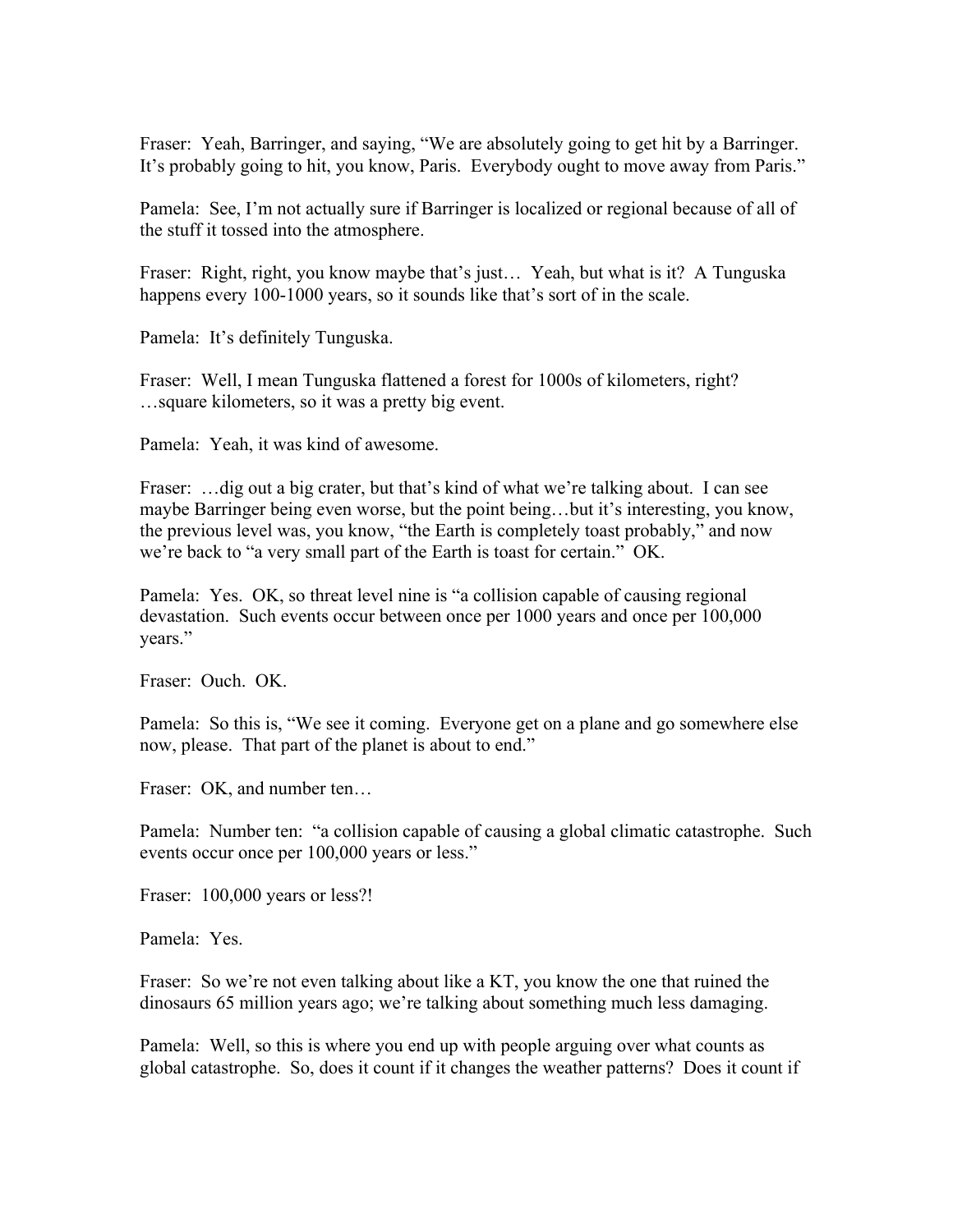you have mass extinctions? because we certainly haven't had a mass extinction in a while. So, people do squabble over those kinds of things.

Fraser: But we are talking about the end of civilization as we know it.

Pamela: Yes.

Fraser: No matter where you live, civilization is going to come to an end.

Pamela: Yes.

Fraser: Wow! So since the Torino Scale has been developed, how bad has it gotten?

Pamela: Well, we made it up to four once, briefly, but the nice thing about the scale is it's self-correcting as you get more data because up until you get into that red zone, all you're really talking about is things that *might* hit the Earth, and how bad it'll be if they happen to get to "might," or happen to get past "might." So Apophis, which we've all heard about in the news, is the big one that everyone freaks out about, and we now know it is a zero. There is no chance that we know of that on its next pass past the Earth -- and this is all we're worrying about is the scale's looking ten years out into the future. It's not going to hit us then.

Fraser: Although, there's a possibility of that in 2029, and a completely unknown possibility in 2036.

Pamela: Yeah, so it currently still has, for the 2036 encounter, a rating of a level one because we need to wait and see what happens in 2029 because its orbit will get changed as it goes past the Earth.

Fraser: So the highest…so Apophis, you know, rose in the charts to four.

Pamela: Yes.

Fraser: Which I think they kind of regretted doing that, but...

Pamela: Yeah, well, it was an honest…you see, the problem is that science is something where we're constantly learning new things, and... It was an honest level four...

Fraser: Yeah. There was enough uncertainty...

Pamela: There was an object in 2006 that temporarily got a level of two, but it got downgraded quickly, so in general, things don't make it very high on this scale.

Fraser: And they don't last long on the scale.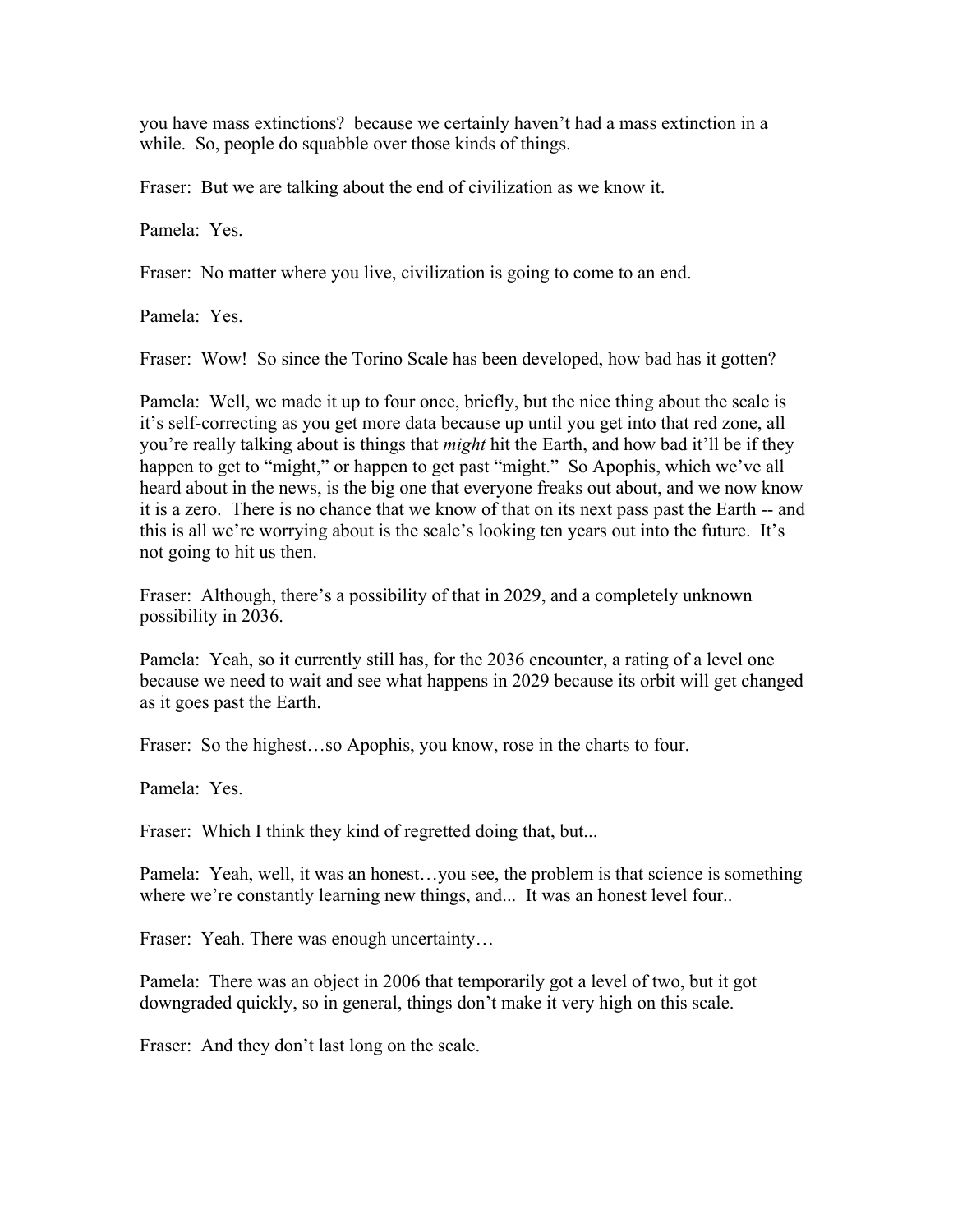Pamela: Right, and what's kind of amazing is we have all sorts of surveys that are essentially accelerating the rate at which we discover asteroids, so even as we're discovering more and more and more and more asteroids on a regular basis, we're not discovering more Earth-destroyers as we go.

Fraser: Right, and in fact, I think, you know, we mentioned this in another show, we're finding all of big nasties, and have really ruled out a lot of impacts in the foreseeable future.

Pamela: Right.

Fraser: The size of asteroids is the problem that we're looking for now, and they're getting smaller and smaller, which is kind of a relief.

Pamela: And the thing interested me, in researching the show, I went through and I looked up historical accounts of people getting clobbered because you've probably seen on TV if you've ever watched any of the bad science channel specials, the story of the car that got hit, the story of the lady that had one come through her roof, and bounce off her radio and hit her…

Fraser: The dog that got killed...

Pamela: …the dog that got killed, so there's all these stories that are always in the news. But the thing that got me that I didn't know about is there's a number of different (number being 3), number of different areas getting walloped by basically a rain of solar system gravel, and so there's this story in 1490 that people argue over how accurate the numbers are, but according to the histories, the Chinese province, that I'm about to mispronounce, Chíing-yang, was hit by a whole bunch of asteroid fragments that killed about 10,000 people, and that's kind of dramatic. And there was a village in Africa that had a rain of fragments, and there's just all these stories of places basically getting rained on with shards that damage roofs -- it's like a massive hail storm, usually, but that seems to be the more frequent way of individuals having close encounters with asteroids.

Fraser: And so just as we're recording the show right now, how many objects are on the scale?

Pamela: Well, everything's on the scale…

Fraser: Oh, sorry.

Pamela: …because everything gets a Torino level.

Fraser: Sure. How many are above one?

Pamela: Well, we have nothing above one.